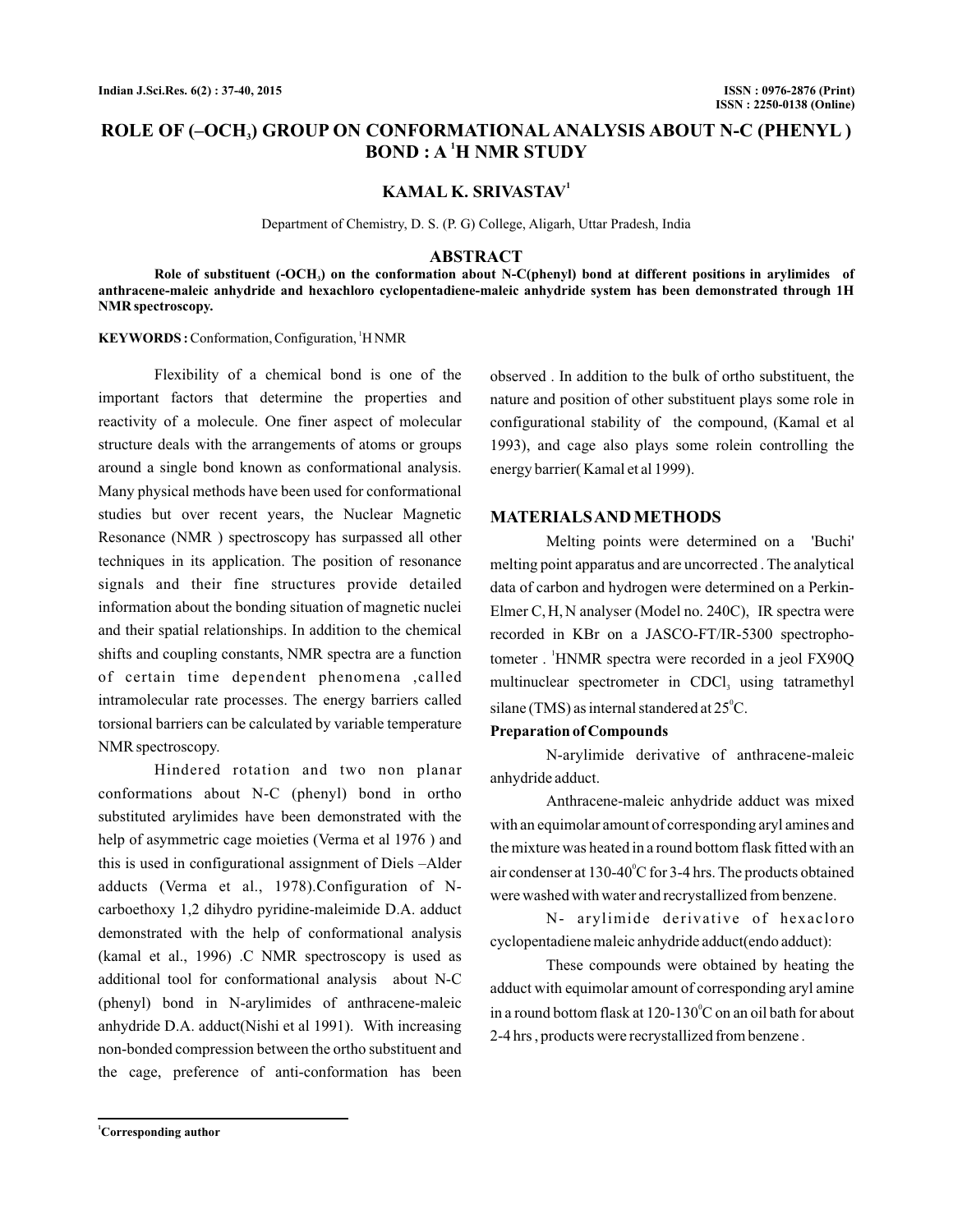| í<br>!<br>l   |  |
|---------------|--|
| l             |  |
| ֺ֚<br>י       |  |
| ļ<br>l        |  |
| <b>TRIMER</b> |  |
| ŗ             |  |
| ļ             |  |
|               |  |
| ſ             |  |

| Compound<br>.<br>Ž | $MLP$ , $(^{0}C)$ | IR spectral data (cm <sup>-1</sup> ) | H NMR spectral data of compound (in $\partial$ )<br>at 25°C in CDCl <sub>3</sub>                                                                                                 |
|--------------------|-------------------|--------------------------------------|----------------------------------------------------------------------------------------------------------------------------------------------------------------------------------|
|                    | 242-44            | 1780m, 1720s, 1600w.                 | 1.06 (s, 1.38 H), 2.08 (s, 1.62 H), 3.36 (bs, 2H, a and $\beta$ -H, $\lambda$ , 4.82 (bs, 2H,<br>9 and 10 –H , 5.59 (bd, 0.54 H ), 7.2 – 7.4 (m, 11 H, aromatic protons)         |
|                    | 267-68            | 1780w, 1710s, 1600m                  | 3.38 (bs, 2H, $\alpha$ and $\beta$ -H), 3.36 and 3.65(ds, 3H, 1:2, O-OCH, protons), 4.85<br>(bs , 2H , 9 and 10-H ), 5.67 (bd, 1H, 6'-H), 7.0-7.2(bm, 11H , aromatic<br>protons. |
|                    | 270-71            | 1780W.1720S.1600W                    | 3.35 (bs, 2H, a and $\beta$ -H), 3.76(S, 3H, 3'-OCH, ) 5.0 (bs, 2H, 9&10-H),<br>$6.26(d, 1H, 6' - H), 7.3 - 7.6(bm, 11H, aroundic protons)$                                      |
|                    | 220-21            | 1780w, 1720s, 1600w                  | 5.04(s,2H,9&10-H), 5.32(d,1H,6'-H) 7.4-7.7(m,10H,aromatic protons)<br>$3.4$ (bS,2H, $\alpha$ &B-H) 3.76(s,3H,2'-OCH3),3.86(5,3H,5'-OCH,),                                        |
|                    | 249-50            | 1785w, 1715s, 1610w                  | 3.80 and 3.83(ds, 3H, 1:1, O-OCH, ) 3.90 and 3.93(ds, 2H, 1:1, 2&3-H), 7.3-<br>7.5(bm, 4H, aromatic protons)                                                                     |
|                    | 264-65            | 1800m, 1720s, 1610s                  | 3.82 and 3.85(ds, 3H, 2' - OCH, , 3.86 (s, 3H, 5' - OCH, ), 4.06 and 4.10(ds, 2H,<br>2&3-H), 6.87.1(bm, 3H, aromatic proton                                                      |

**SRIVASTAVA : ROLE OF (–OCH3) GROUP ON CONFORMATIONAL ANALYSIS ABOUT...** 

**RESULTSAND DISCUSSION**

 $H$  NMR spectrum of compound (I) shows two singlets for 2'-methyl protons at 1.06 (1.38 H ), 2.08 ( 1.62 H), a broad doublet at 5.59 (0.54 H) along with other normal resonances. Duplexity in the 2' – methyl resonances and the appearance of 6'-H at a shielded position indicates two non-planar conformations syn (1a ) and anti (1b ). The bulk of a methyl group at 2'- position in the N-aryl system has been sufficient to restrict the rotation about N-C bond.

In place of 2'-methyl group when 2'-OCH, group( a bulkier group ) is introduced (compound II). The 1HNMR spectra of compound (II)shows a pair of singlets at  $\partial$  3.36 (0.63H) and  $\partial$  3.65 (1.73) for the ortho- OCH<sub>3</sub> protons along with other normal resonance. The duplexity in methoxy resonances shows the presence of two conformations (syn/anti). A comparatively small internal separation in the methoxy resonances suggests a weak anisotropic effect on the cage in the syn conformation. In syn conformation the ortho-anisyl protons may assume a preferred antiorientation (2a) about the aryl C-O bond ,where the methyl remains out of the shielding zone of the cage moiety. The other arrangement in syn conformation in which methyl lies toward the cage (2b) would be unfavourable on steric grounds and in such cases the methyl would be highly schielded. Sharp singlets for anisyl protons indicate magnetic equivalence of all three protons, which emerge from the free rotation about the  $O - CH<sub>3</sub>$  bond. Electrostatic repulsive forces between electronegative oxygen of anisyl and the aromatic cage in the syn- conformation are operative and it could be responsible for low population in the syn conformation.

The <sup>1</sup>H NMR spectrum of compound (III)) shows a singlet for meta-anisyl protons at  $\partial$  3.76 (3H) and indicates fast rotation about N-C bond on the NMR times scale . The 1HNMR spectrum of compound (IV) shows two singlets each of (3H) intensity at  $\partial$  3.86(3H) and  $\partial$  3.76(3H) for 2'-OCH<sub>3</sub> AND 5'- OCH<sub>3</sub> –protons, a broad singlets at  $\partial$  5.32 (1H) for 6'-H along with other normal resonance. Appearance of 6'-H at schielded position ( $\partial$  5.32,1H) indicates the non-planar conformation of the phenyl ring with the  $2$ <sup>-</sup>OCH<sub>3</sub> groups are magnetically non-equivalent.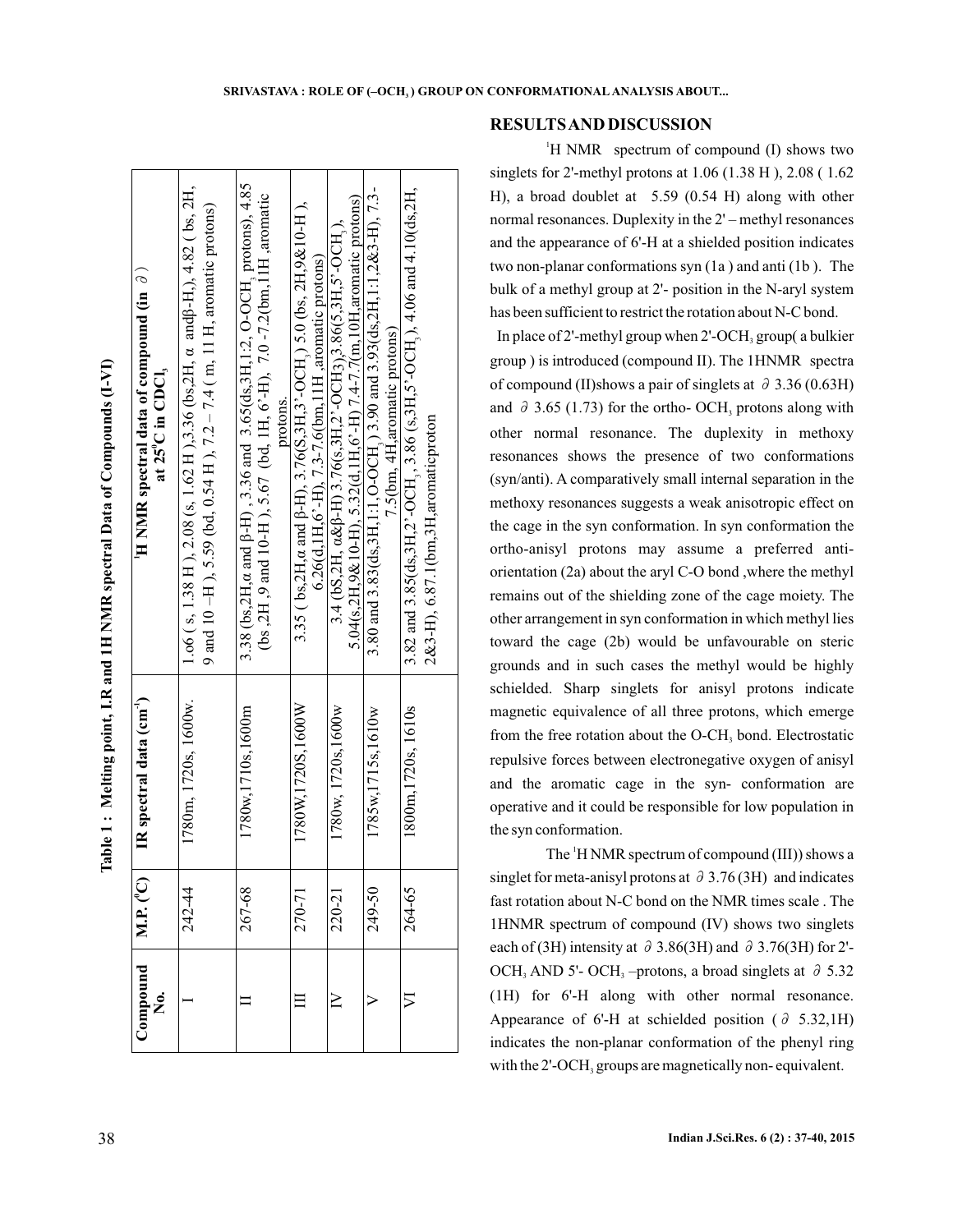





**Compound - (I-IV) Compound - (V, VI)**



**1-a 1-b**







 $H$  NMR spectrum of compound(V) shows two singlets for 2'-OCH<sub>3</sub> protons at  $\partial$  3.80(1.5H) and  $\partial$ 3.83(1.5H) and two singlets for 2 and 3-protons at  $\partial$ 3.90(1H) and  $\partial$  3.93(1H) and suggests two non-planar conformations. With an addition of  $\text{- OCH}_3$  substituent at 5'position the compound (VI ), shows duplexity for 2'-OCH 3 protons at  $\partial$  3.82(1.48),  $\partial$  3.85(1.52H), a singlet at  $\partial$ 

3.86(3H) for 5'-OCH<sub>3</sub> protons and the presence of two nonplanar conformations .All compounds ( I-V) show a single spot on TLC plate. They are not able to produce atropisomers due to low torsional barrier (Table 1).

# **ACKNOWLEDGEMENT**

Author is thankful to Professor S. M. Verma for his valuable suggestions.